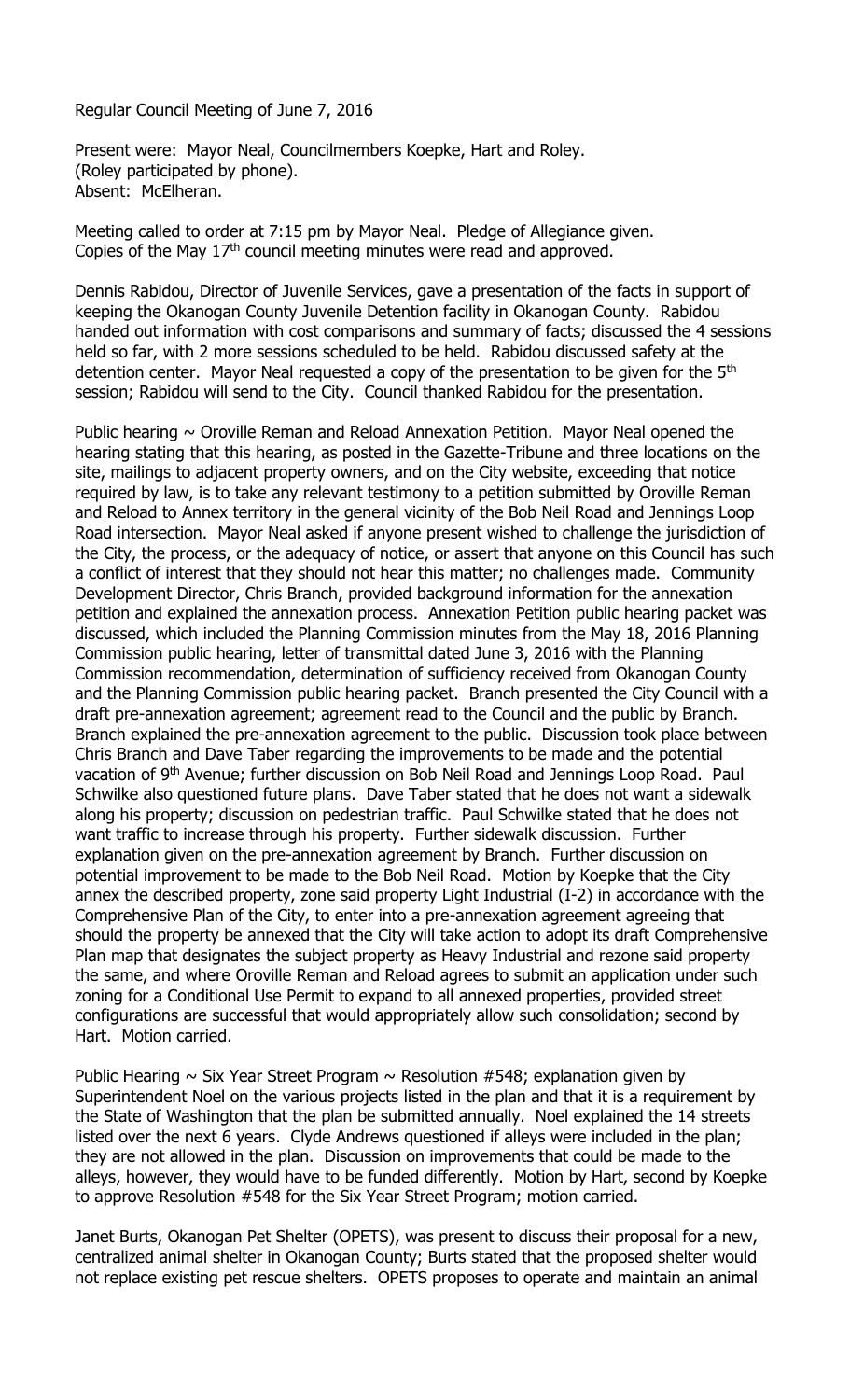shelter under a 501(c) 3; they are currently working on getting their non-profit status approved and would like to create a board with representatives from the various entities in Okanogan County. Burts stated that they are not looking for funding at this time, they are gathering support to help with determining the location for the shelter. Burts discussed fundraising ideas they have. Burts questioned the Council's opinion on providing services for livestock as well; Council felt that livestock should be included. Council expressed their support for the proposed shelter; letter of support to be given to Burts.

Arnie Marchand was present to request a Proclamation in support of the canoeing of Osoyoos Lake by the Bands of the Okanagan First Nations as a symbol of their protest of the  $49^{\circ}$ parallel between the United States and Canada. Koepke and Roley stated that they could not support the proclamation; request denied.

Mayor Neal made the following department head appointments: City Attorney: Mick Howe City Superintendent: Rodney Noel Fire Chief: Rodney Noel Community Development Director: Chris Branch City Clerk-Treasurer: JoAnn Denney Police Chief: Todd Hill Council confirmed appointments.

City Council Position #1 vacancy; update given by Clerk Denney. Letters of interest are to be submitted by Friday, June  $17<sup>th</sup>$ . As of June  $7<sup>th</sup>$ , 2 letters have been received.

Second reading of Budget Amendment Ordinance #850 increasing the budgeted amount for ambulance services. Motion by Hart, second by Koepke to approve Budget Amendment Ordinance #850; motion carried.

Resolution #549 to amend the personnel policy to allow the addition of the Life Flight Benefit reviewed. Motion by Koepke, second by Roley to approve Resolution #549; motion carried.

Ordinance  $\#851 \sim 2016$  Building Code Update reviewed. Motion by Hart, second by Koepke to approve Ordinance #851, adopting the updated State Building Code; motion carried.

Park Use application submitted by Mark Fast for a wedding at Deep Bay Park on June 19<sup>th</sup>. Superintendent Noel wanted to clarify that the City would not put up boundaries around the requested area, as depicted on the application. Council discussed concern on size of area requested, however, there are no conflicts with using the park that day. Motion by Koepke, second by Roley to approve the Fast Park Use Application; motion carried.

2016 AWC Business Meeting notice received. Hart and Roley would both like to serve as voting delegates; Clerk Denney to notify AWC.

WSLCB Liquor License Application for Rancho Grande reviewed; council approved of the application.

Superintendent Noel requested confirmation of approval for the purchase of the new master meter water meter web based reading system, as approved during the 2016 budgeting workshops, with a quote of \$10,910.92. Council confirmed approval for the purchase.

Clerk Denney stated that the Oroville Library Board contributed an additional \$1,000 towards the Library Improvements Project from a donation received from the Masons. Salley Bull gave an update on the project.

Clerk Denney reminded everyone that the June  $21<sup>st</sup>$  meeting will be cancelled due to attendance at the AWC Conference.